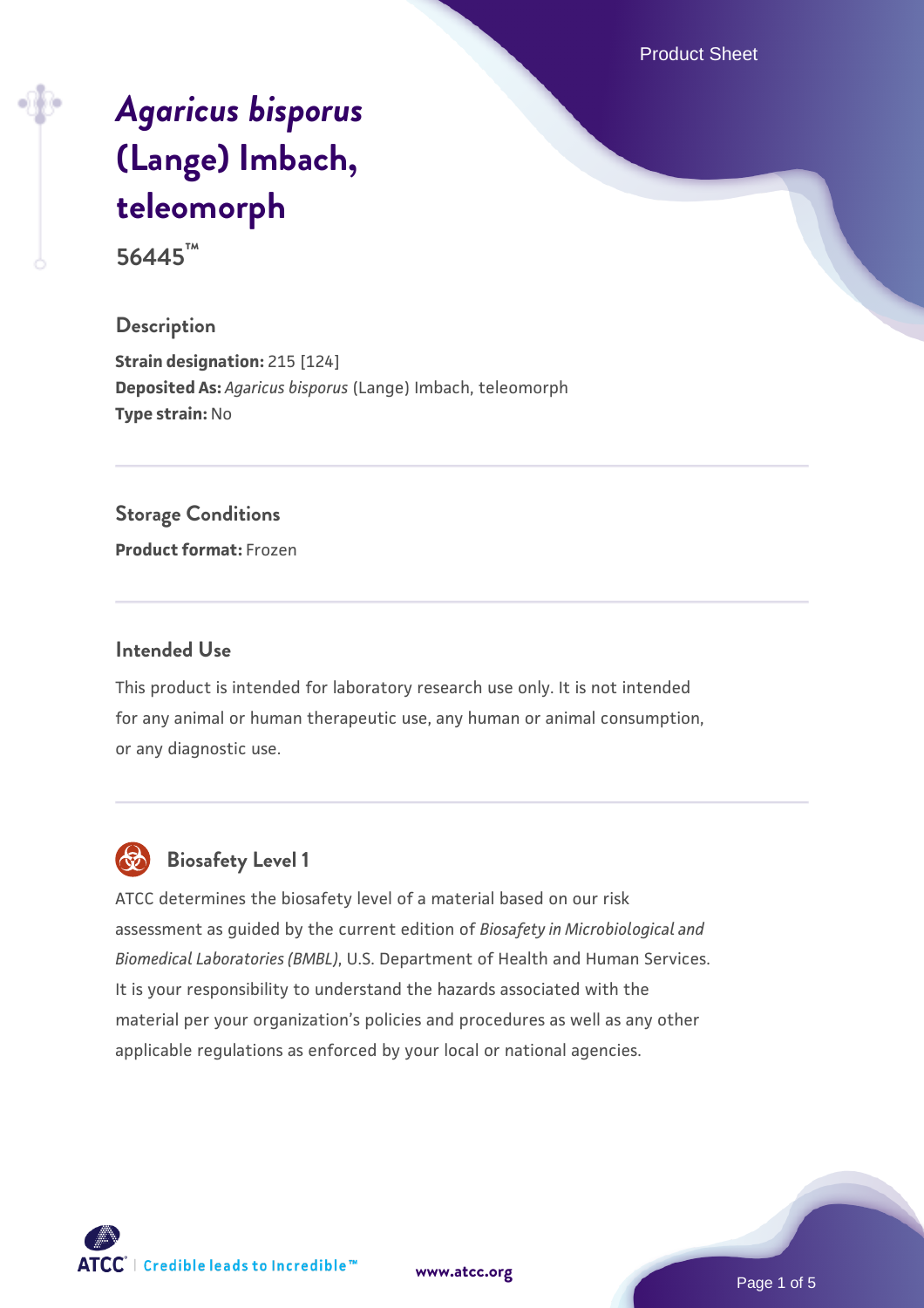ATCC highly recommends that appropriate personal protective equipment is always used when handling vials. For cultures that require storage in liquid nitrogen, it is important to note that some vials may leak when submersed in liquid nitrogen and will slowly fill with liquid nitrogen. Upon thawing, the conversion of the liquid nitrogen back to its gas phase may result in the vial exploding or blowing off its cap with dangerous force creating flying debris. Unless necessary, ATCC recommends that these cultures be stored in the vapor phase of liquid nitrogen rather than submersed in liquid nitrogen.

# **Certificate of Analysis**

For batch-specific test results, refer to the applicable certificate of analysis that can be found at www.atcc.org.

## **Growth Conditions**

**Medium:**  [ATCC Medium 336: Potato dextrose agar \(PDA\)](https://www.atcc.org/-/media/product-assets/documents/microbial-media-formulations/3/3/6/atcc-medium-336.pdf?rev=d9160ad44d934cd8b65175461abbf3b9) **Temperature:** 26°C

## **Material Citation**

If use of this material results in a scientific publication, please cite the material in the following manner: *Agaricus bisporus* (Lange) Imbach, teleomorph (ATCC 56445)

## **References**



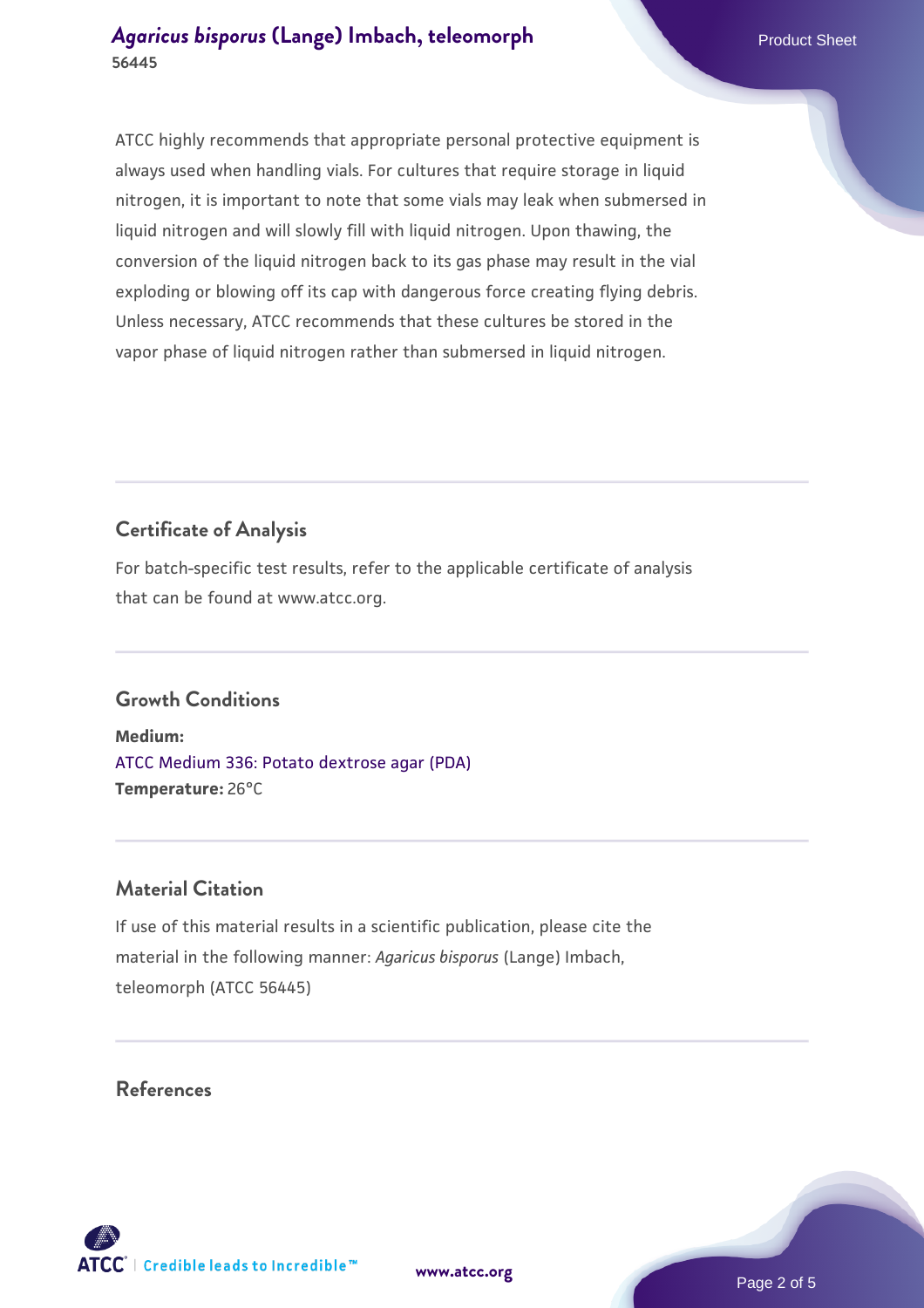References and other information relating to this material are available at www.atcc.org.

#### **Warranty**

The product is provided 'AS IS' and the viability of ATCC® products is warranted for 30 days from the date of shipment, provided that the customer has stored and handled the product according to the information included on the product information sheet, website, and Certificate of Analysis. For living cultures, ATCC lists the media formulation and reagents that have been found to be effective for the product. While other unspecified media and reagents may also produce satisfactory results, a change in the ATCC and/or depositor-recommended protocols may affect the recovery, growth, and/or function of the product. If an alternative medium formulation or reagent is used, the ATCC warranty for viability is no longer valid. Except as expressly set forth herein, no other warranties of any kind are provided, express or implied, including, but not limited to, any implied warranties of merchantability, fitness for a particular purpose, manufacture according to cGMP standards, typicality, safety, accuracy, and/or noninfringement.

#### **Disclaimers**

This product is intended for laboratory research use only. It is not intended for any animal or human therapeutic use, any human or animal consumption, or any diagnostic use. Any proposed commercial use is prohibited without a license from ATCC.

While ATCC uses reasonable efforts to include accurate and up-to-date information on this product sheet, ATCC makes no warranties or representations as to its accuracy. Citations from scientific literature and patents are provided for informational purposes only. ATCC does not warrant



**[www.atcc.org](http://www.atcc.org)**

Page 3 of 5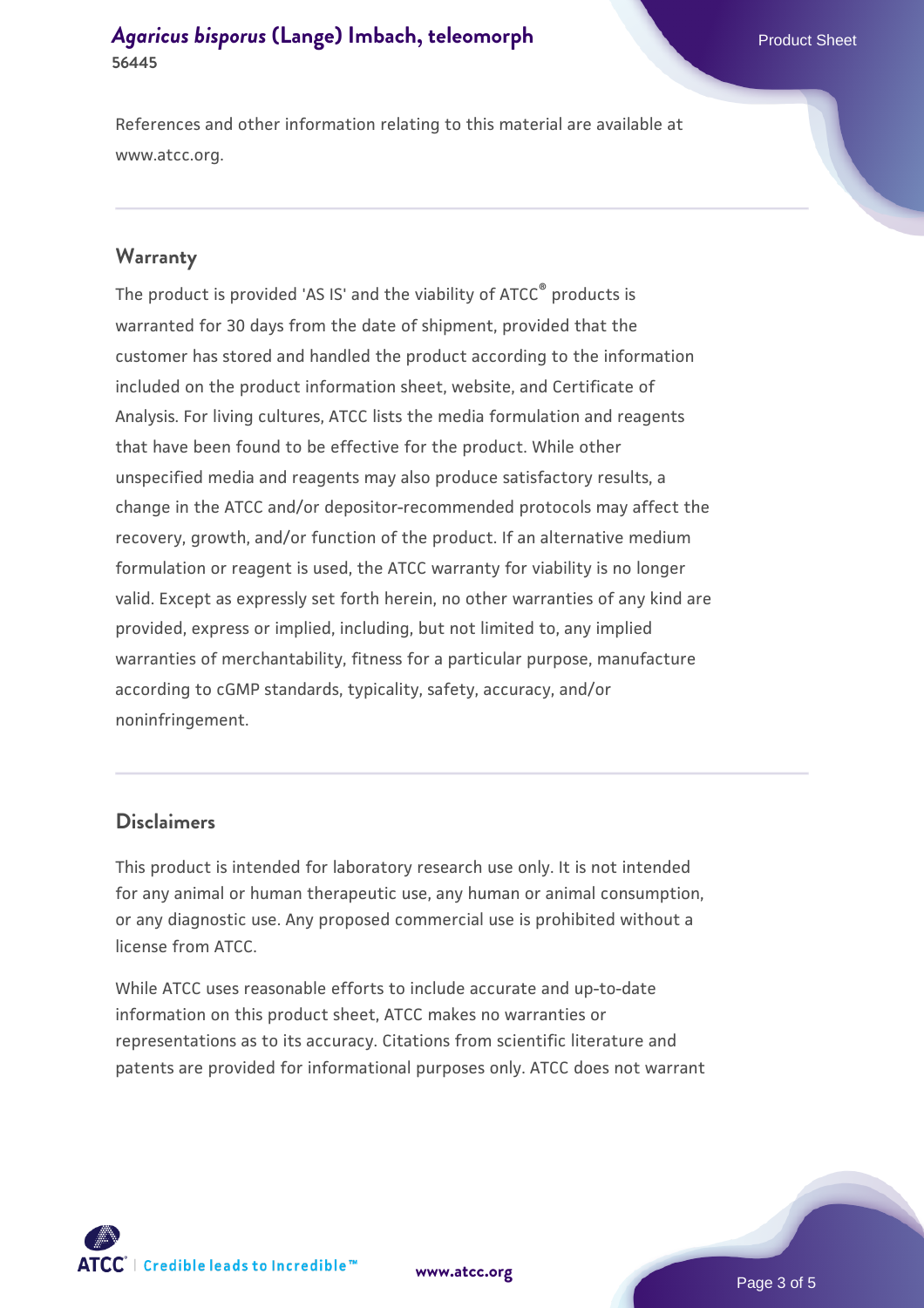that such information has been confirmed to be accurate or complete and the customer bears the sole responsibility of confirming the accuracy and completeness of any such information.

This product is sent on the condition that the customer is responsible for and assumes all risk and responsibility in connection with the receipt, handling, storage, disposal, and use of the ATCC product including without limitation taking all appropriate safety and handling precautions to minimize health or environmental risk. As a condition of receiving the material, the customer agrees that any activity undertaken with the ATCC product and any progeny or modifications will be conducted in compliance with all applicable laws, regulations, and guidelines. This product is provided 'AS IS' with no representations or warranties whatsoever except as expressly set forth herein and in no event shall ATCC, its parents, subsidiaries, directors, officers, agents, employees, assigns, successors, and affiliates be liable for indirect, special, incidental, or consequential damages of any kind in connection with or arising out of the customer's use of the product. While reasonable effort is made to ensure authenticity and reliability of materials on deposit, ATCC is not liable for damages arising from the misidentification or misrepresentation of such materials.

Please see the material transfer agreement (MTA) for further details regarding the use of this product. The MTA is available at www.atcc.org.

## **Copyright and Trademark Information**

© ATCC 2021. All rights reserved. ATCC is a registered trademark of the American Type Culture Collection.

## **Revision**

This information on this document was last updated on 2021-05-19

## **Contact Information**



**[www.atcc.org](http://www.atcc.org)**

Page 4 of 5